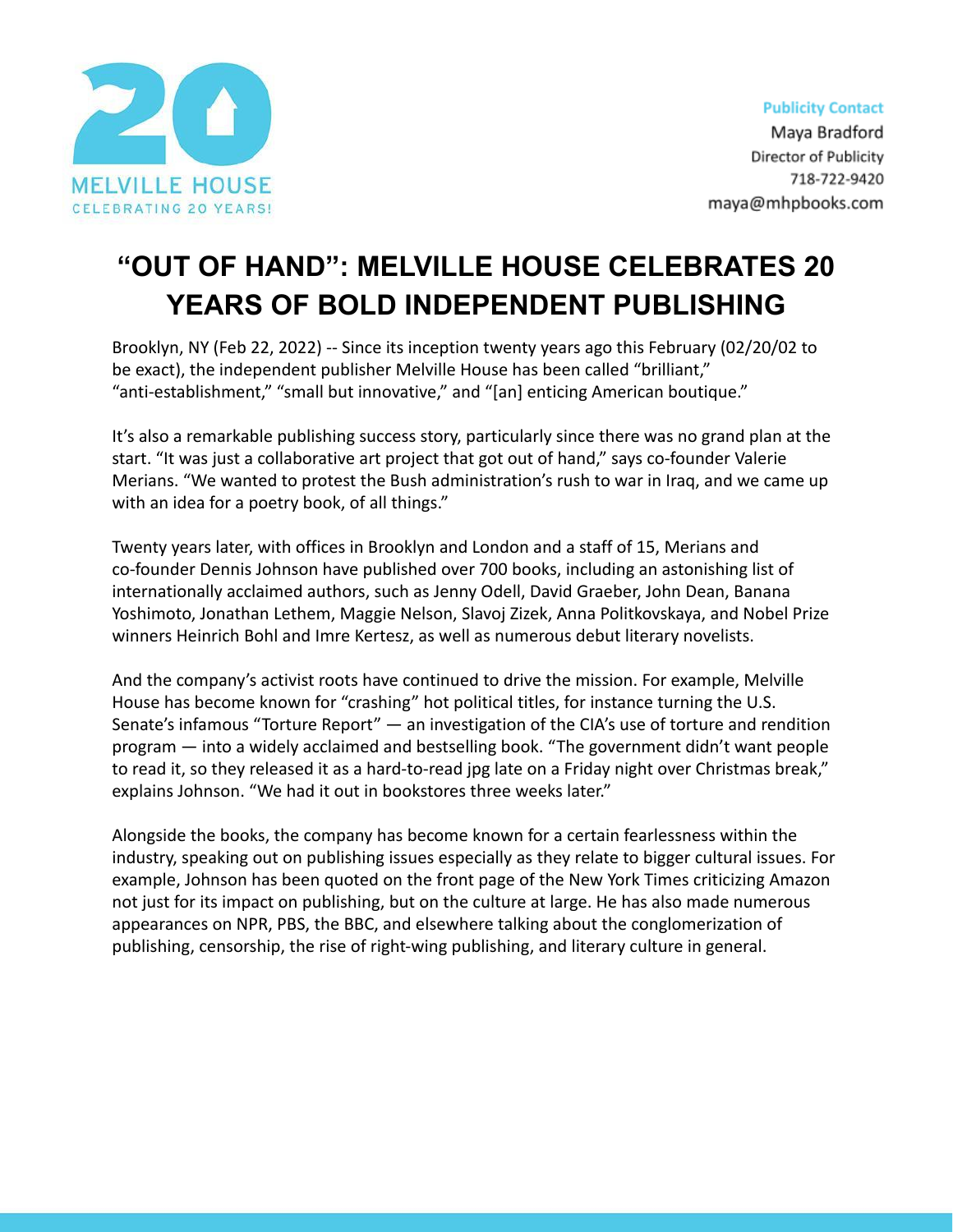

**Publicity Contact** 

Maya Bradford Director of Publicity 718-722-9420 maya@mhpbooks.com

Melville House's talent for successfully publishing undiscovered writers, its spirit of independence, its nimbleness with crash publishing, its strong point of view, its gorgeous packaging, and its integrity in an industry overridden by Big Publishing interests make it a small publisher stand-out. And its twenty-year story happens to be set during one of the most tumultuous times in publishing history.

The tumult, however, only seems to propel the company forward, and Merians and Johnson say they're looking ahead to some exciting books in 2022, including a new novel, *The Perfect Golden Circle,* by British sensation Ben Myers; *The Yank* by John Crawley, a memoir by a former member of an elite unit of the U.S. Marine Corp who joined the Irish Republican Army; *My Fourth Time We Drowned,* a searing book of immigration reportage by phenomenal young Irish reporter Sally Hayden; a wonderfully inventive literary novel by Indian playwright Nandita Dinesh called *This Place That Place* — and maybe a crashed book or two.

Meanwhile, the publisher will be celebrating its 20th anniversary throughout the year with a new website, some fun new merchandise, special terms for booksellers, and, Covid permitting, a celebratory party in September.

**Valerie Merians and Dennis Johnson are available for interviews.**



Melville House is an independent publishing company based in Brooklyn and London, currently celebrating its twentieth anniversary. Recent titles include the *New York Times* bestseller *How to Do Nothing: Resisting the Attention Economy* by Jenny Odell; the *New York Times* bestselling edition of *The Mueller Report*; the *New York Times* bestseller *Anthony Bourdain: The Last Interview and Other Conversations*; and *Authoritarian Nightmare: The Ongoing Threat of Trump's Followers*, by Watergate legend John W. Dean. For more information visit *mhpbooks.com*.